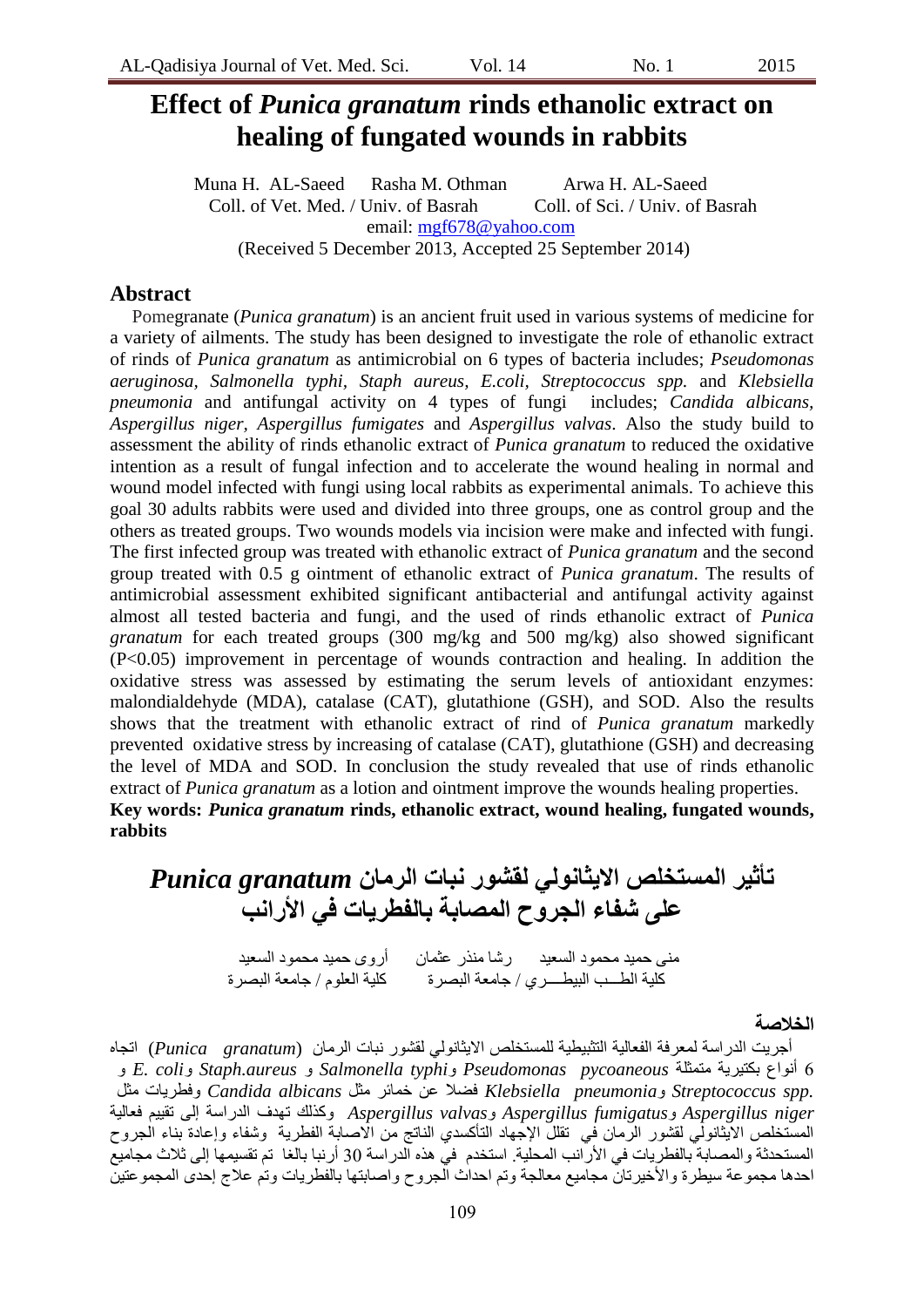بسائل المستخلص الايثانولي والمجموعة الثانية بمرهم المستخلص الايثانولي. وأظهرت النتائج وجود تأثير تثبيطي معنوى بالنسبة للأحياء المجهزية كافة ، وان استخدام المستخلص الايثانولي لنبات *Punica granatum* لكل المجموعات المعالجة )300 يهغ/كغ و 500 يهغ/كغ( قذ أظهزث وجىد ححسٍ يعُىٌ (0.05>P (فٍ انُسبت انًئىَت نسزعت حقهص انجزوح المعالجة وشفاءها وتم خلال فترة المعاملة قياس مستوى الإنزيمات المضادة للأكسدة MDA,TBARS,CAT,GSH,SOD وأظهرت الدراسة إمكانية المستخلص الايثانولي في تقليل الاجهاد التأكسدي من خلال زيادة CAT و GSH ونقصان MDA و SOD . وأخيراً كشفت نتائج هذه الدراسة أن استخدام المستخلص االَثبَىنٍ نُببث *granatum Punica* كًحهىل او يزهى َعًم عهً ححسٍُ خصبئص شفبء انجزوح. **الكلمات المفتاحية: قشور نبات الرمان ، المستخلص االيثانولي ، الفعالية التثبيطية ، الجروح الفطرية ، االرانب.**

#### **Introduction**

Many wounds that a veterinarian is asked to treat have been traumatized or have undergone some degree of tissue loss caused by microbial infection. Recently the traditional use of plants for wound healing has received attention by the scientific community (1, 2). Approximately one-third of all traditional medicines in use are for the treatment of wounds and skin disorders. In these instances, first intention wound healing is not possible. This wound can be treated, however, so they heal by second or third intention. The increased universal in medicinal plant drew the attention of the authors to investigate provoking effect of topical applications of *Punica granatum* (Romman) on second intention wound healing in rabbits. *P. granatum* is a tree plant of the family *Punicaceae*; it was locally named (Romman) and it had a known importance in Iraqi traditional medicine (3). Many studies revealed that the alcohol extract of the plant materials have antifungal activity against the fungus *Aspergillus niger* and some bacteria (4), many other fungi specially dermatophytes (5) and antiparasite (6). The extracts of traditional herbs have been shown to exert biological activity in vitro and in vivo*. Punica granatum* is employed in man medicine for the treatment of various diseases such as skin diseases, and wound healing, ulcers, fever, diarrhea, and microbial infection. In the recently years, the *Punica granatum* has been the subject of much scientific research which have showed its antimicrobial, antioxidant and anti-cancer effects (7, 8). Wound healing is a complex process characterized by homeostasis, reepithelialization, and granulation tissue formation and remodeling of the extracellular matrix. Reports about medicinal plants

affecting various phases of wound healing process are abundant in scientific literature (9). Pomegranate is an ancient fruit used in various systems of medicine for a variety of ailments. Dried fruit peel (pericarp) is used for diarrhea and to treat respiratory infections. The fruit peel exerts diverse pharmacological functions such as antioxidant activity (10), cytotoxic activity (11), hypoglycemic activity (12), hepatoprotective activity (13) and antiinflammatory activity (14). In addition to its ancient historical uses, pomegranate is used in several systems of medicine for a variety of ailments. The synergistic action of the pomegranate constituents appears to be superior to that of single constituents. In the past decade, numerous studies on anticarcinogenic and anti-inflammatory properties of pomegranate constituents have been published, focusing on treatment and prevention of cancer, cardiovascular disease, diabetes, dental conditions, erectile dysfunction, bacterial infections and antibiotic resistance, and ultraviolet radiation-induced skin damage. Other potential applications include infant brain ischemia, male infertility, Alzheimer's disease, arthritis, and obesity. Pomegranate peel aqueous extract has shown potent dermal effect on cultures of human skin cells, stimulating dermal fibroblast proliferation and collagen synthesis while inhibiting major collagen degrading enzyme (15). Topical gel application of alcoholic extract of peel has shown beneficial healing effect in rat excision wound model (16). For that the study aim to know the antimicrobial activity of two forms of *P. granatum* peels (ointment and lotion forms), and their efficacy on wound healing.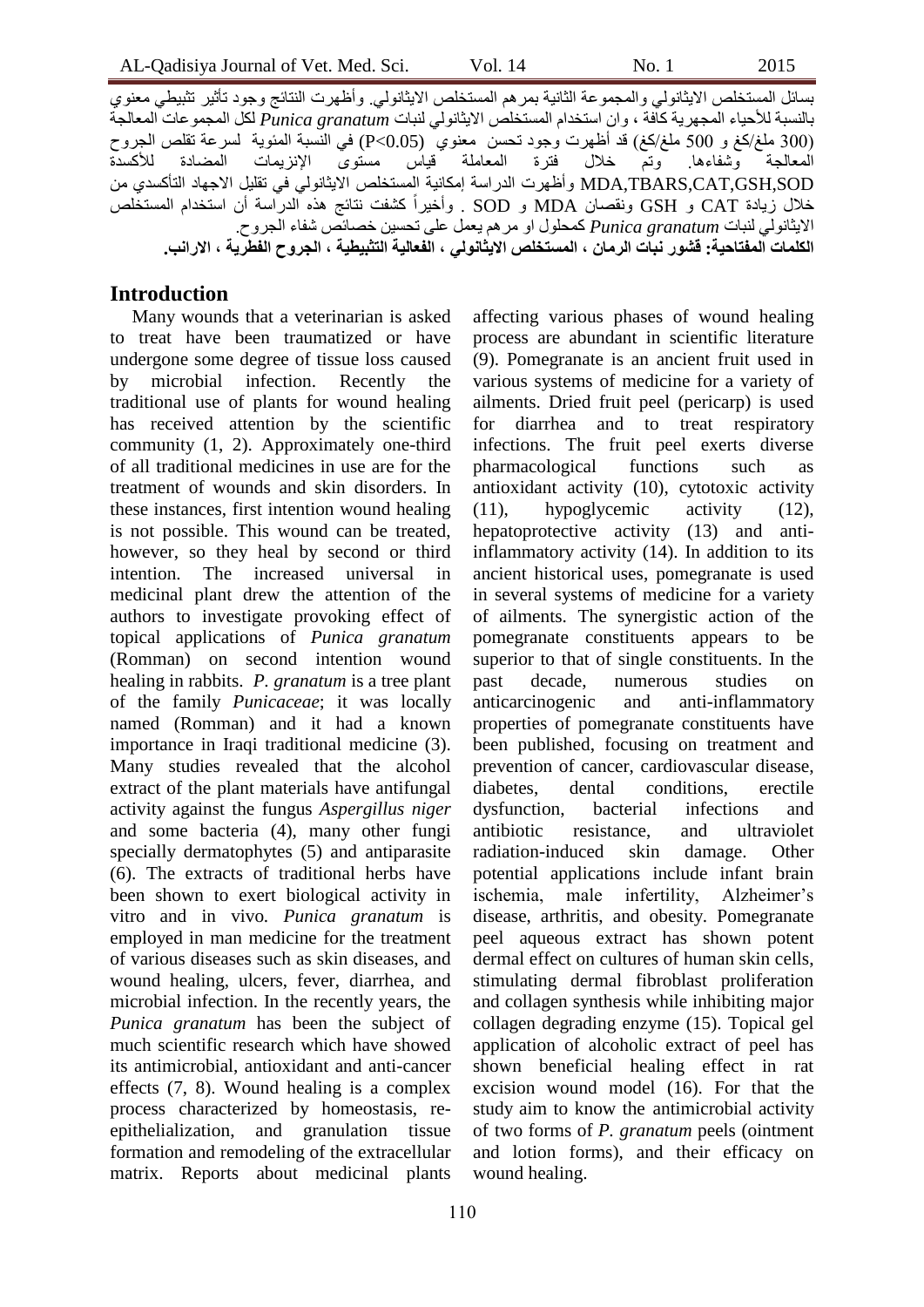# **Materials and methods Plant materials:**

The peels were brought from Basra market, then were air dried and well milled.

### **Preparation of plant extract:**

Ten grams of dried milled peels were put in thimbles of soxhlet extractor and extracted separately by 250ml of 75% ethyl alcohol for 24h. The extracts were evaporated by rotary evaporator (Switzerland RM scientific LTD). This method was replicated three folds to obtain sufficient quantity from dried material extract (17). The dried residues were kept in tightly closed vials in deep freeze away from light until the time of use.

#### **Microorganisms test:**

Six types of pathogenic bacteria and four species of fungi were isolated and identified previously. To study the antimicrobial activity of alcoholic extract of *P.granatum*, Muller-Hinton agar medium was used for bacterial growth, plates were incubates at 37ºC for 24-48hrs. For fungal growth; potato dextrose agar (PDA) medium was used of *Candida albicans* and sabroud dextrose agar (SDA) was used for *Aspergillus* species. Plates were incubated at 25ºC for 3-5 days. In both cases the method of well contain extract in two concentrations (300 and 500 mg/ml) were used and the inhibition zones were measured by scale and compared with the control (18). They were directly transferred to nutrient broth bacteriology media using the usual microbiology methods. **Preparation of animals:**

The work was undertaken on apparently healthy 30 rabbits (aged 6-7 months, and weighing 1.37-1.4 Kg) randomly divided into three groups ten animals of each. They were kept in cages, fed with commercial food, and water given ad libitum. Each group was treated with *Punica granatum*. The first group has clean wound (wound induced under clean and aseptic condition), treated with ethanolic extract of *Punica granatum* and consider as control group. Second group has infected wound with fungi, where treated with 0.5 g ointment of ethanolic extract of *Punica granatum* for 14<sup>th</sup> days. Third group

Initial day wound size – Specific day wound Size

Percentage of wound  $=$   $\frac{3.100}{2.5}$ Contraction Initial day wound size

111

infected wound with fungi treated with 0.5 g lotion of ethanolic extract of *Punica granatum* for  $14<sup>th</sup>$  days and as following; A- $\overline{0}$ -day was wounding, B-7<sup>th</sup>-day post wounding, C-14<sup>th</sup>-day post wounding. To induce full thickness skin incision, animals were anesthetized with I/M injection of xylazine 5mg/kg, and ketamine 40 mg/kg. The dorsal aspect of each animal was prepared for aseptic surgery by clipping, shaving and apply antiseptic. Two full thickness skins circular excisional wounds 1.5 cm in diameter were done with scalpel, one on the right side for treatment, and the other on the left side which left without treatment as a control in the same animal. The ointment was prepared by mixing the ethanolic extract of *Punica granatum* with Vaseline base at the ratio of 1:3 respectively. The lotion was prepared by mixing the ethanolic extract of *Punica granatum* with distilled water in the ratio of 1:3 respectively.

#### **Macroscopic evaluation:**

The wounds were clinically examined daily for color exudation, granulation tissue formation, vascularization and general appearance. Two swabs were collected from the depth of the wound of each animal under complete aseptic condition for microbial examination.

#### **Contracting ability and the closure time:**

The contracting ability can be defined as the ability of the wound to become narrower than the beginning volume; throughout the observation of the periphery around the wound. The closure time is the time where the infected-wound looks like normal appearance. The growing hair time is the time where the hairs can be seen on the epidermis. In order to determine the course of healing and scar size (percentage of wound contraction) the wound size were measured at the  $0$ ,  $7<sup>th</sup>$  and  $14<sup>th</sup>$  days of wounding and the percentage of wound contraction were estimated by the following equation.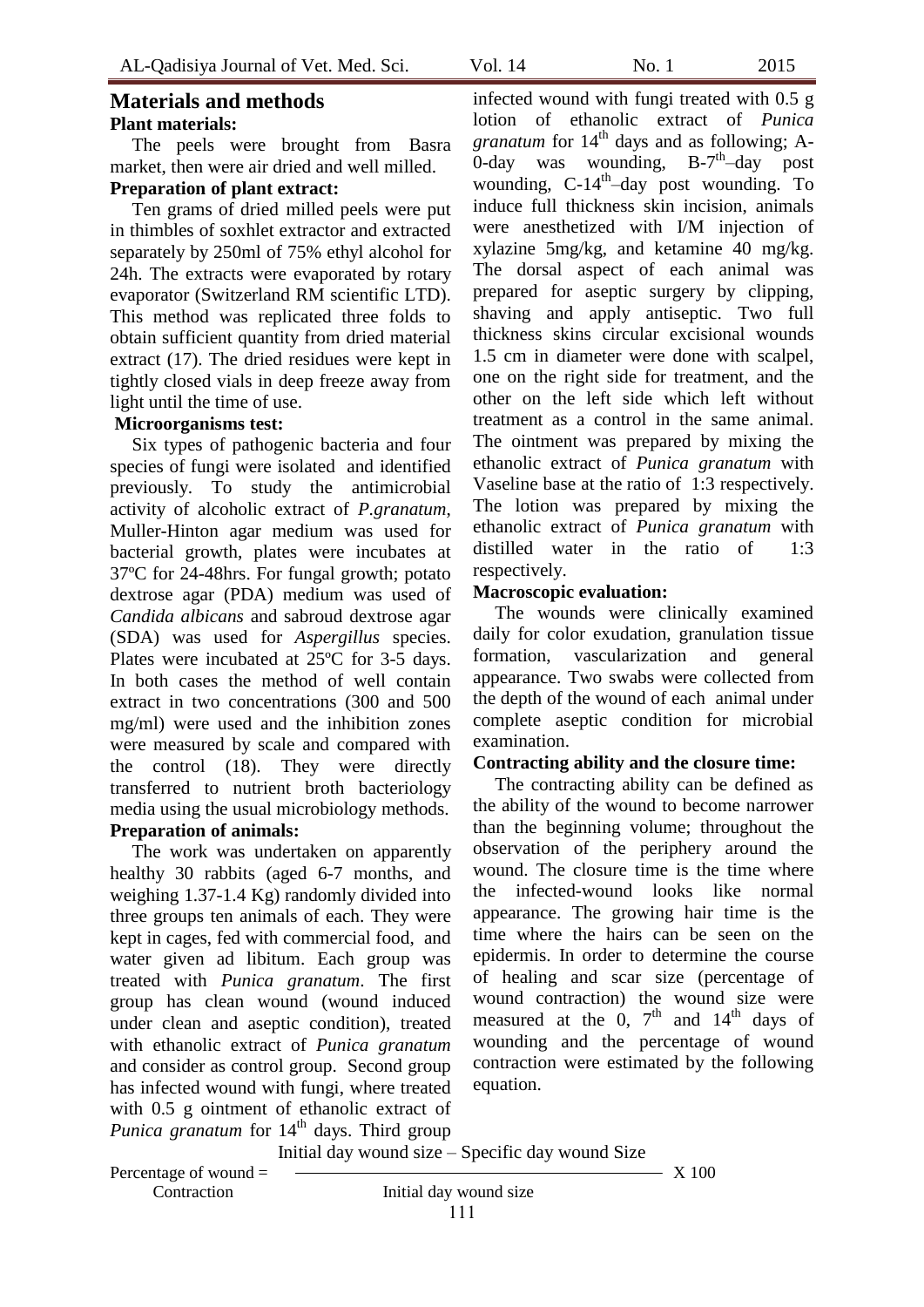Blood samples were taken in order to measure the malondialdehyde (MDA), glutathione (GSH), glutathione peroxidase (GSH-Px) levels, and catalase (CAT) enzyme activities. The values of MDA reactive material were expressed in terms of the malondialdehyde. Values were expressed as MDA equivalents in  $\mu$ mol/L (19). GSH-Px activity was determined using cumene hydroperoxide and reduced GSH as cosubstrates and the loss of GSH following enzymatic reaction was measured spectrophotometrically with Ellman's reagent at 37ºC and 412 nm according to (20), of where the color developed was read at 412 nm. Values were expressed as GSH equivalents in µmol/L. Enzymatic determination of CAT in blood was performed according to the method of (21) in which the decomposition of  $H_2O_2$  was followed spectrophotometrically at 240 nm. The difference in absorbance/unit time was a measure of CAT according method to (22). **Statistical analysis:** Data were expressed as Mean  $\pm SD$  and were analyzed by one way analysis of variance (ANOVA)(23).

#### **Results**

One week post wounding the animals of infected groups and control showed bright red healthy granulation tissue starting from the wound edges toward the center. There was very scanty granulation tissue of uneven surface and some wound showed purulent discharge. The microbial examination revealed that infected wound groups offered the least incidence of bacteria followed by control. The highest incidence of fungal infection such as *Aspergillus fumigitus, Aspergillus niger* and *Candida albicans* was seen in the infected groups. However, the wounds of infected groups were seen expanded and covered by white greenish or white yellowish layer of infection. By time the wounds were severely inflammated and became deeper and wider than the first week post wounding. The averages width was  $4.23 - 8.48$  cm<sup>2</sup>. Two weeks post wounding all animals of groups treated and control showed contracted wound with accelerated healing.

At the end of the third week some of the wounds became rough and covered by thick hard material (Table 1) (Fig.1), without any repairing of skin architecture or hair growing. Thus the closure time was not easy to determine in some wounds. However, the closure time was between 14 to 21 days.

**Table 1: Effect of topical ethanolic extract of** *Punica granatum* **rind on wound contraction (%) in infected wound with fungi models in rabbits (Values are expressed as Mean ±SD).** 

| Groups         | Weight<br>of       |                                            | % of wound healing |             |                   |  |
|----------------|--------------------|--------------------------------------------|--------------------|-------------|-------------------|--|
|                | animals<br>kg      | Treatment                                  | 0 <sub>day</sub>   | 7 day       | 14 day            |  |
|                | 1.38<br>$\pm 0.52$ | Control                                    | 40<br>$\pm 1.57$   | 95<br>±6.43 | 100<br>$\pm 0.00$ |  |
| $\mathfrak{2}$ | 1.40<br>$\pm 0.29$ | Infected wound<br>treated with<br>lotion   | 44<br>±2.78        | 87<br>±3.96 | 94<br>$\pm 3.12$  |  |
| 3              | 1.37<br>$\pm 0.71$ | Infected wound<br>treated with<br>Ointment | 46<br>±5.73        | 89<br>±4.87 | 98<br>$\pm 1.26$  |  |

**Table 2: Mean of diameter of the inhibition zones induced by alcoholic extract of** *Punica grantum* **on microorganisms used in this study.**

| Microorganisms                                                                       | Concentration of alcoholic<br>extraction (mg/ml) |                 |  |  |  |  |  |
|--------------------------------------------------------------------------------------|--------------------------------------------------|-----------------|--|--|--|--|--|
| Bacteria                                                                             | 300                                              | 500             |  |  |  |  |  |
|                                                                                      | DIZ(mm)                                          | DIZ(mm)         |  |  |  |  |  |
| Pseudomonas aeruginosa                                                               | $8.6 \pm 0.14$                                   | $9+0.11$        |  |  |  |  |  |
| Salmonella typhi                                                                     | $12+0.37$                                        | $15.5 \pm 1.32$ |  |  |  |  |  |
| Staphylococcus aureus                                                                | $10\pm0.26$                                      | $12 \pm 0.15$   |  |  |  |  |  |
| Escherichia coli                                                                     | $9.5 \pm 0.31$                                   | $12.8 \pm 1.80$ |  |  |  |  |  |
| Streptococcus spp.                                                                   | $10.9 \pm 0.63$                                  | $13+2.74$       |  |  |  |  |  |
| Klebsiella pneumoniae                                                                | $9.5 \pm 0.47$                                   | $11\pm0.12$     |  |  |  |  |  |
| Fungi                                                                                |                                                  |                 |  |  |  |  |  |
| Candida albicans                                                                     | $8.6 \pm 0.71$                                   | $10.7 \pm 0.31$ |  |  |  |  |  |
| Aspergillus niger                                                                    | $9 \pm 0.13$                                     | $11+0.22$       |  |  |  |  |  |
| Aspergillus fumigatus                                                                | $8 \pm 0.19$                                     | $10.5 \pm 0.29$ |  |  |  |  |  |
| Aspergillus valvas                                                                   | $9.4 \pm 0.21$                                   | $11.9 \pm 0.15$ |  |  |  |  |  |
| inhibition<br>of<br><b>Diameter</b><br>DIZ.<br>measured<br>in<br>zone<br>millimeter. |                                                  |                 |  |  |  |  |  |

The results of antimicrobial activity test, of ethanolic rind extract, at different concentrations screened by the mean value of zones of inhibition were assessed in millimeter diameter. Ethanolic rind extract show activity against microbial such as: *Pseudomonas pycoaneous, Salmonella typhi, Staph. aureus, E. coli, Streptococcus spp.,*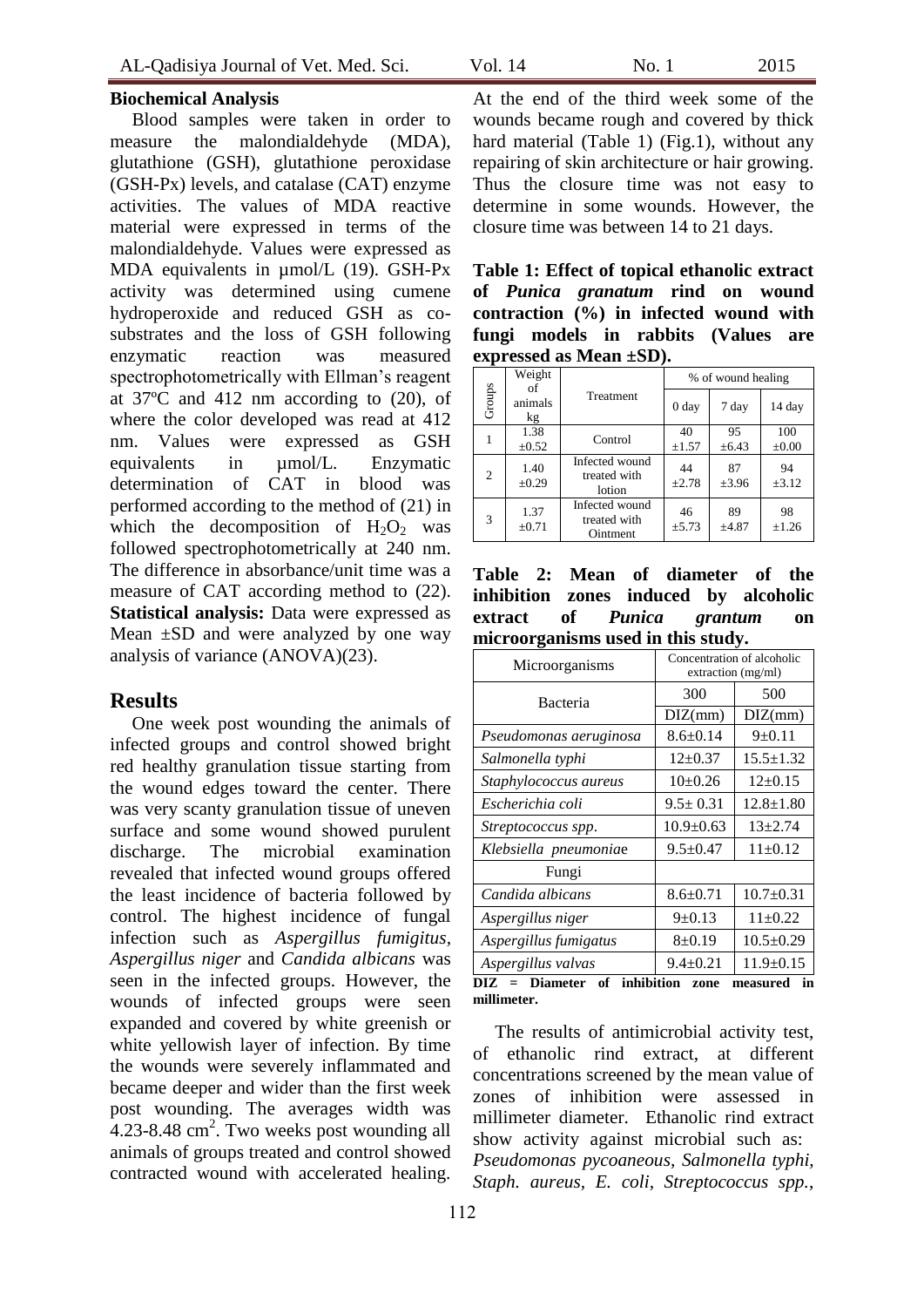*Klebsiella pneumonia. Candida albicans, Aspergillus fumigatus, Aspergillus niger* and *Aspergillus vlavus.* The ethanolic extract of rind of *Punica granatum* (L.) in two concentrations (300, and 500 mg/ml) show highest diameter of inhibition zone against *Salmonella typhi* (15.5±1.32 mm) (10.9±0.63mm), *Streptococcus spp.* (13±2.74mm) (10.9±0.63), *Escherichia coli*  $(12.8\pm1.80$ mm)  $(9.5\pm0.31$ mm) *Staphylococcus aureus* (12±0.15mm) (10±0.26mm), *Klebsiella pneumonia* (11±0.12mm) (9.5±0.47), *Pseudomonas aeruginosa* (9±0.11mm) (8.6±0.14mm). The ethanolic extract of rind of *Punica granatum* (L.) showed highest diameter of inhibition zone against *Aspergillus valvas* (11.9±0.15mm) (9.4±0.21mm), *Aspergillus niger* (11±0.22mm) (9±0.13mm), *Candida albicans* (10.7±0.31mm) (8.6±0.71mm), *Aspergillus fumigates* (10.5±0.29mm) (8±0.19mm) (Table 2), (Fig. 2, 3). The oxidative stress was assessed by estimating serum malondialdehyde (MDA), thiobarbit uric acid reactive substances (TBARS), catalase (CAT), glutathione (GSH). Rabbits exposed to infected wound with fungi produced marked increase in oxidative stress, which was assessed in terms of TBARS and SOD along with decrease in the level of catalase and glutathione. The ethanolic rind extract was strongly inhibiting the growth of bacteria and fungi and accelerate the healing of the infected wound with fungi (Table 3).

**Table 3: Effect of ethanolic extract of** *punica granatum* **rind on activates of antioxidant enzymes in rabbits induced infected wound with fungi. (Values expressed as Mean ±SD).**

| Treatment   | Control<br>treated with ethanolic extract<br>of <i>P.</i> granatum |            | Infected wound $+$ treated with<br>ethanolic extract of $P$ .<br><i>granatum</i> (lotion) |             | Infected wound + treated<br>with ethanolic extract of<br><i>P. granatum</i> (Ointment) |             |             |              |             |
|-------------|--------------------------------------------------------------------|------------|-------------------------------------------------------------------------------------------|-------------|----------------------------------------------------------------------------------------|-------------|-------------|--------------|-------------|
| Parameters  | 0day                                                               | 7days      | 14days                                                                                    | 0day        | 7days                                                                                  | 14days      | 0day        | 7days        | 14days      |
| <b>MDA</b>  | 0.59                                                               | 0.56       | 0.53                                                                                      | 4.56        | 2.86                                                                                   | 1.17        | 4.56        | 2.142        | 1.08        |
| $\mu$ mol/L | $\pm 0.02$                                                         | $\pm 0.07$ | $\pm 0.04$                                                                                | $\pm 0.54a$ | $\pm 0.21$ b                                                                           | $\pm 0.03c$ | $\pm 0.54a$ | $\pm 0.10b$  | $\pm 0.01c$ |
| GSH µmol/L  | 8.34                                                               | 9.51       | 9.95                                                                                      | 3.82        | 6.73                                                                                   | 8.98        | 3.82        | 6.73         | 8.98        |
|             | $\pm 0.32$                                                         | $\pm 0.62$ | $\pm 0.52$                                                                                | $\pm 0.54$  | $\pm 0.21$ b                                                                           | $\pm 0.22a$ | $+0.54$     | $\pm 0.21$ b | $\pm 0.22a$ |
| $SOD$ U/ml  | 8.25                                                               | 8.93       | 9.02                                                                                      | 2.96        | 7.28                                                                                   | 9.23        | 2.67        | 7.67         | 8.98        |
|             | $\pm 0.32$                                                         | $\pm 0.20$ | $\pm 0.11$                                                                                | $\pm 0.62$  | $\pm 0.42b$                                                                            | $\pm 0.45a$ | $\pm 0.83$  | $\pm 0.46b$  | $\pm 0.22a$ |
| CAT U/L     | 7.38                                                               | 7.46       | 8.01                                                                                      | 4.04        | 6.13                                                                                   | 7.13        | 4.82        | 6.58         | 7.23        |
|             | $\pm 0.42$                                                         | $\pm 0.32$ | $\pm 0.56$                                                                                | $\pm 0.39$  | $\pm 0.81$ b                                                                           | $\pm 0.68a$ | $\pm 0.67$  | $\pm 0.29b$  | $\pm 0.08a$ |

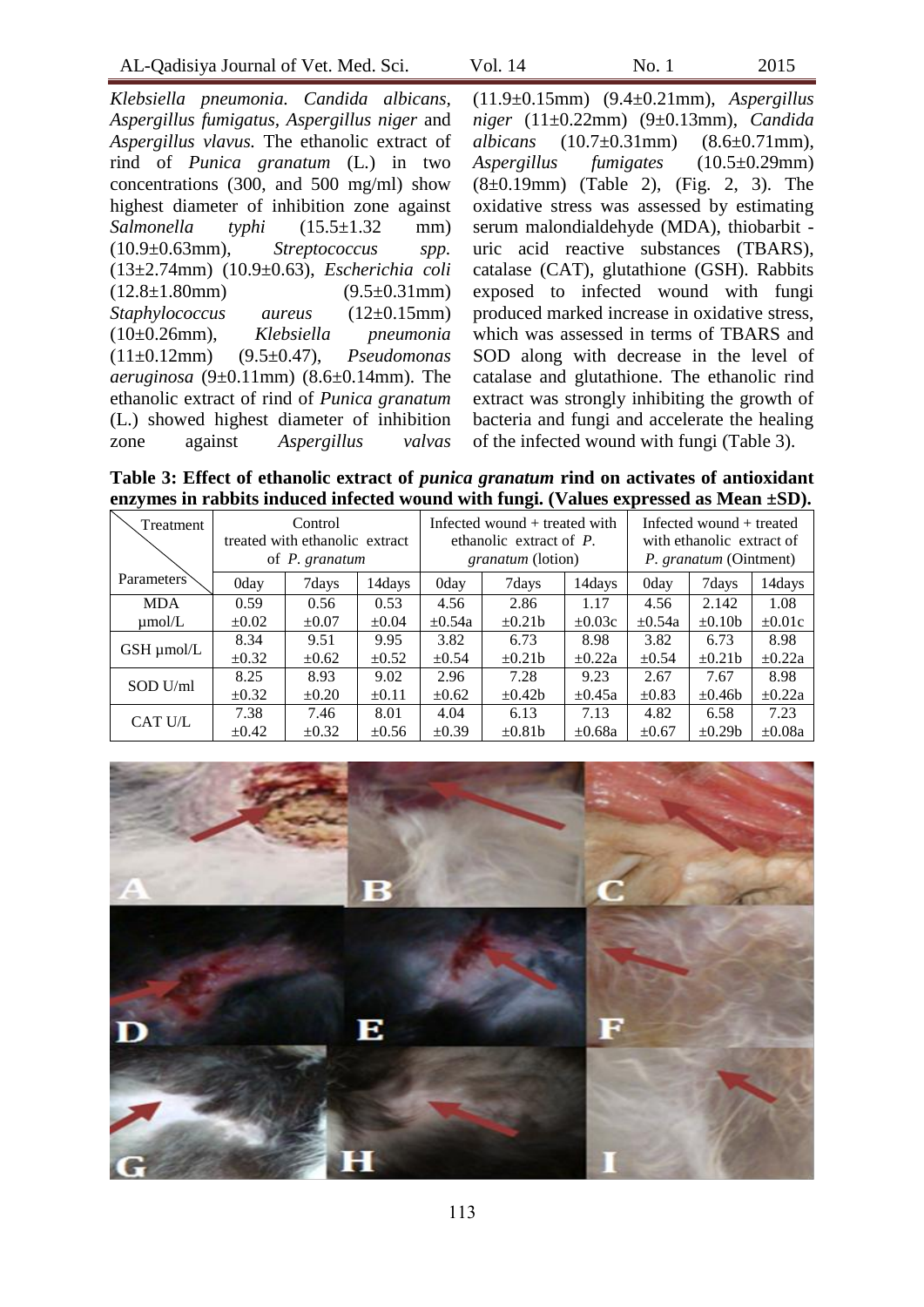Fig. (1): Showing the induced infected wound with fungi in rabbits, before and after topical application of treatments with ointment and lotion of *Punica granatum*. A and B: Induced wound infected with fungi, C: Induced wound (control), D:Infected wound + Ointment of *Punica granatum*, E: Infected wound + Lotion of *Punica granatum*, F: Treated wound of control with ethanolic extract of *Punica granatum* after 7 days, G: Healing of infected wound after treated with ointment of *Punica granatum*, H: Healing of infected wound after treated with lotion of *Punica granatum*, I: Healing wound of control with treated ethanolic extract of *Punica granatum* after 14 days.



*Pseudomonas aeruginosa Salmonella typhi Staphylococcus aureus*











*Escherichia coli Klebsiella pneumonia Streptococcus spp.* **Fig. (2): Inhibition zones induced by alcoholic extract of** *Punica granatum* **rinds on some bacterial growth.**







*Aspergillus niger Aspergillus fumigatus Candida albican* **Fig. (2): Inhibition zones induced by alcoholic extract of** *Punica granatum* **rinds on some fungal growth.**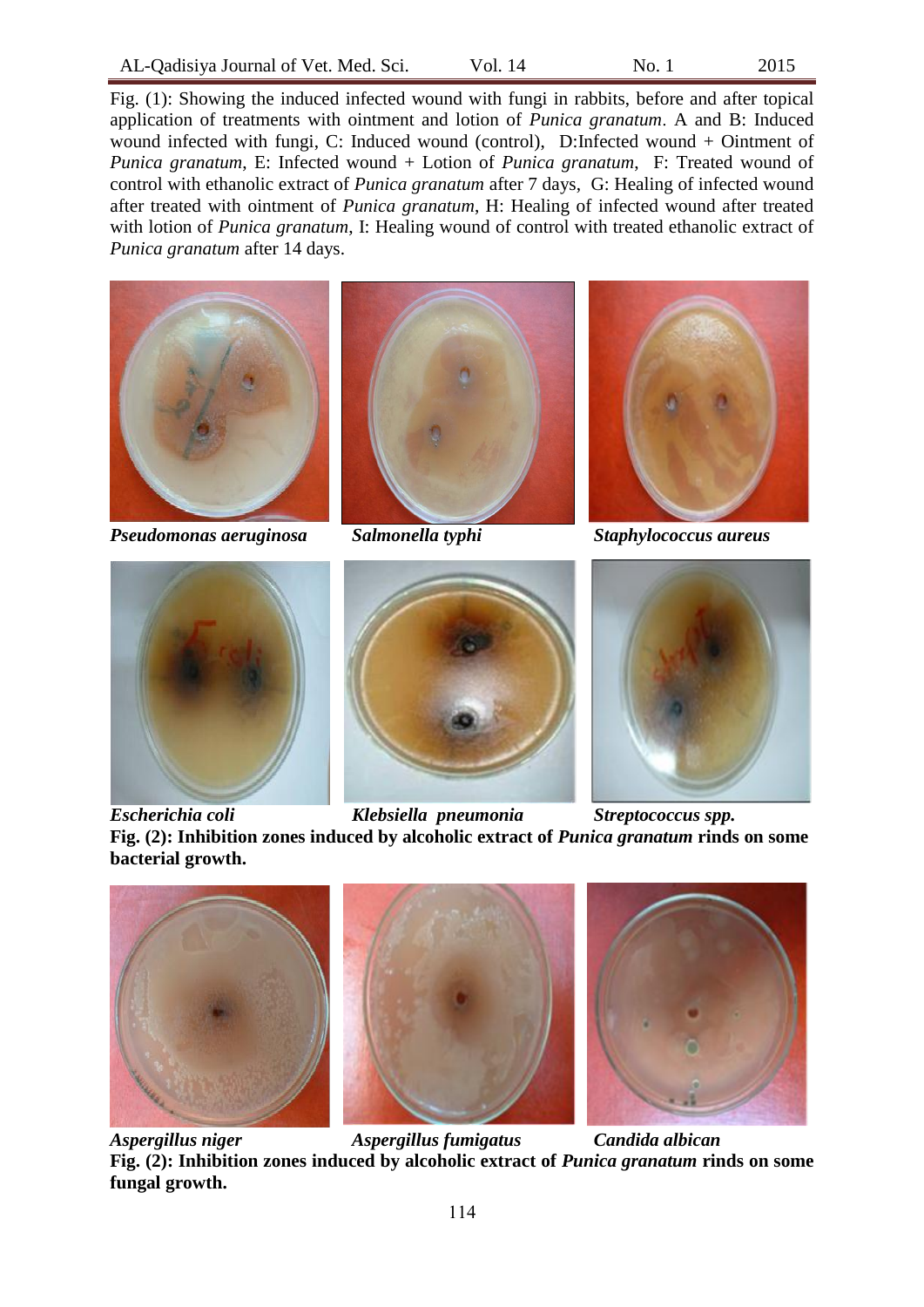Medicinal plants are potential sources of novel antimicrobial compounds against pathogenic microorganisms, which are responsible for various human and animals' infections. The use of medicinal plants still plays a vital role to develop the basic health needs in developing countries. Nearly 80% of the world population depends on the traditional medicine for primary health care, most of which involves the use of natural products (24). The antibacterial effects of ethanolic extract of *Punica granatum* (pomegranate) peel is mostly used in vitro studies. Nevertheless, few studies have showed the antifungal effect of peels pomegranate. This study showed the antifungal activity of ethanolic extract of *Punica granatum.* There are many reports of antimicrobial activity of Pomegranate. Showing that pomegranate juice is inhibitory to *Staphylococcus* and *Klebsiella pneumoniae*. Similar results are recorded in present study which shows highest antibacterial activity after rind extract. (25) reported that the antibacterial action of pomegranate juice varied with variety and depended on the contents of phenolic compounds, pigments and citric acid. Pomegranate fruit peel compound punicalagin have antimicrobial activity against *S. aureus* and *P. aeruginosa*. Fungistatic activity of pomegranate peel varied with test organisms. *In vitro* studies have revealed that the ethanolic extract of pomegranate inhibited the growth of bacteria and fungi. *Punica granatum* show an acceleration of healing in infected wounds with fungi which attributed to the activity of the *Punica granatum* in inhibiting the growth of fungi and this result approved by the studies of its antifungal activity *in vitro*. These results agreement with (24) where studied antifungal effect of pomegranate peels extracts and also the pomegranate peel extract has been found to stimulate type 1 procollagen synthesis and inhibit matrix metalloproteinase (which breaks down skin protein) produced by dermal fibroblasts**.** The ointment significantly enhanced the wound contraction and the period of epithelialization

as assessed by the mechanical (contraction rate, tensile strength), the biochemical (increasing of collagen, DNA and proteins synthesis). Plant extracts and their oils were used to improve wound healing in burnwound model, such as Celosia argentea extract which accelerated the wound closure and promoted cell motility and proliferation of primary dermal fibroblasts and keratocytes (26). Regarding the use of medicinal in treatment of open inflected wounds (24), mentioned that their use in developing countries depend on the traditional ethnomedical beliefs. In the mean time (27), stated that plant to be used for wound dressing should have anti-inflammatory, astringent, analysis antiseptic and vulnerary action. On the other hand, the microbial studies proved that the antimicrobial effect in vitro varied form one treatments to another. The antimicrobial potency of the used treatments are graded from best to worst in this order, *Punic granatum* and 2% Tincture of iodine. variety of degenerative process and disease. These include acute and chronic inflammatory conditions such as wound healing (28). Pomegranates are a source of polyphenols and other antioxidants (31) pomegranate peel extract has markedly higher antioxidant capacity than the pulp extract in scavenging superoxide anion, hydroxyl and peroxyl radicals. The contents of total phenolic, flavonoids and proanthrocyaanidens are known to be higher in peel extract than pulp extract (29). The free radical scavenging activity of plant phenolic and flavonoids help in wound healing (30). This could be the reason for the prowound healing activity of *Punica granatum* peel extract. The exact phytochemical component of the extract responsible for this effect however was not investigated. The various bioactive pomegranate fractions singly or in combination are to be identified to find its therapeutic potential use in the management of wound healing. In conclusion, the obtained results proved that use of extract of *Punic granatum* gave encouraging results in the treatment of infected wounds. This plant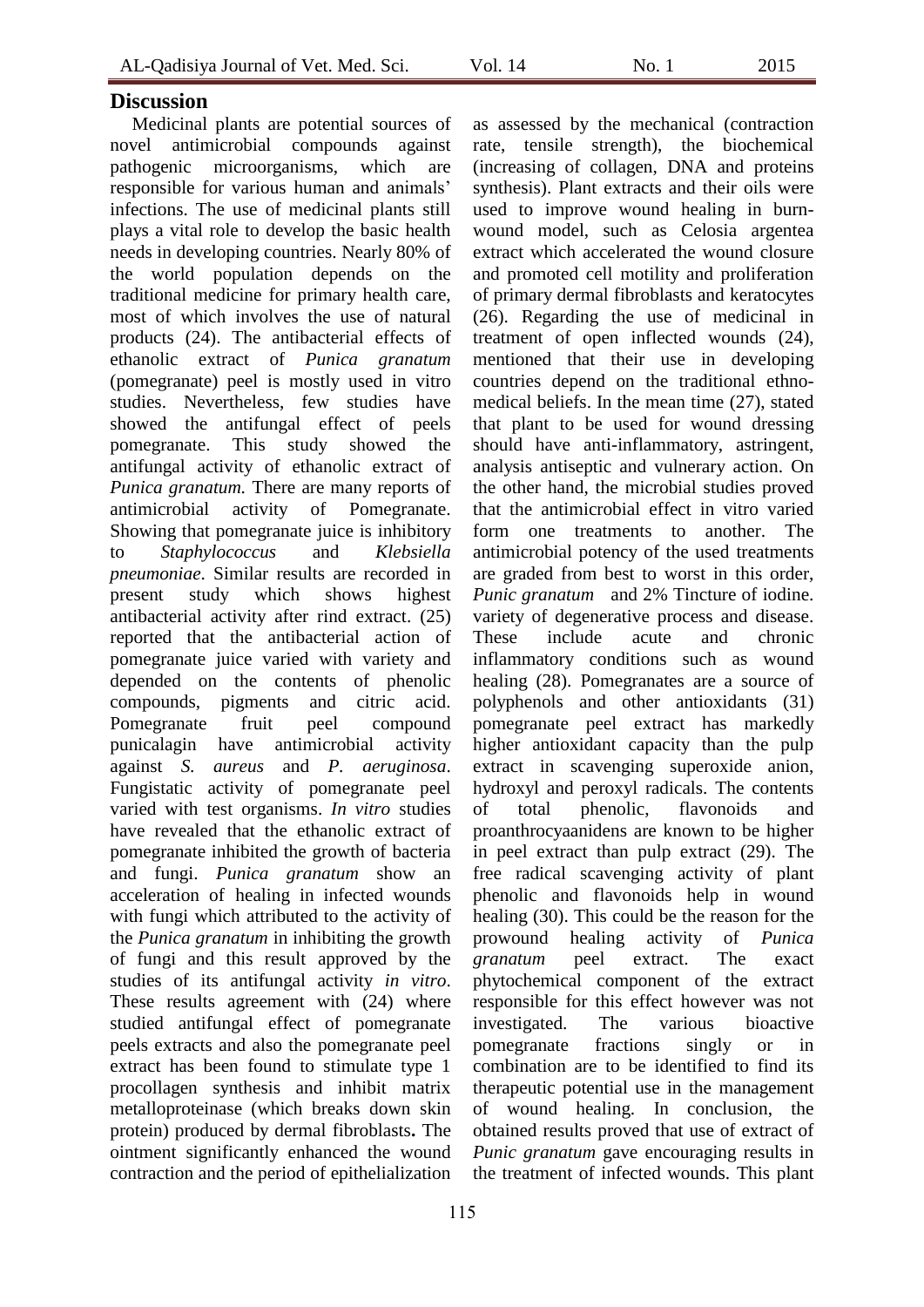had antiseptic vulnerary and desiccating effects besides but remains stain of plant in the tissue. They are non-expensive, available

## **References**

- 1-Annan K, Houghton P J (2008) Antibacterial, antioxidant and fibroblast growth stimulation of aqueous extracts of *Ficus asperifolia Miq*. and *Gossypium arboreum L.*, wound-healing plants of Ghana. J Ethnopharmacol 119: 141–144.
- 2-Houghton PJ, Hylands PJ, Mensah AY, Hensel A, Deters AM (2005) In vitro tests and<br>ethnopharmacological investigations: wound ethnopharmacological investigations: wound healing as an example. J Ethnopharmacol. 22:100 (1-2): 100-7.
- 3-Bown D (1995) Encyclopaedia of Herbs and their Uses*.* Dorling Kindersley, London. ISBN 0-7513- 020-31.
- 4-Dahham SS, Ali MN, Tabassumn H, Khan M (2010) Studies on Antibacterial and Antifungal Activity of Pomegranate (*Punica granatum* L.). American-Eurasian J. Agric. & Environ. Sci., 9 (3): 273-281.
- 5-Vasconcelos L, Sampaio FC, Sampaio MC, Vieira Pereira MS, Higno JS, Peixoto MP (2006) Minimum Inhibitory Concentration of Adherence of *Punica granatum Linn*(pomegranate) Gel against *S. mutans, S. mitis and C. albicans.* Braz Dent J.,17(3): 223-227.
- 6-Chie JR (1984) Encyclopaedia of Medicinal Plants MacDonald ISBN 0-356-1054-5*.*
- 7-Ponnusamya K, Petchiammal C, Mohankumar R, Hopper W (2010) In vitro antifungal activity of indirubin isolated from a South Indian ethnomedicinal plant Wrightia tinctoria R. Br. J Ethnopharmaco, 132: 349–354.
- 8-Eliana HE (2010) Dio´genes Aparı´cio Garcia Cortez, Taˆnia Ueda-Nakamura, Celso Vataru Nakamura andBenedito Prado Dias Filho., Potent antifungal activity of extracts and pure compound isolated from pomegranate peels and synergism with fluconazole against *Candida albicans*. Research in Microbiology, 161: 534-540.
- 9-Kumar BM, Vijayakumar R, Govindrajan P, Pushpagandhan (2006) Ethnopharmacological approaches to wound healing–exploring medicinal plants of India. J, Ethnopharmaco, 103(3):311-318.
- 10-Thring T, Hili P, Naughton DP (2009) Anticollagenase, antielastase, and antioxidant activities of extracts from 21 plants. BMC complementary and alternative medicine. 9: 17-27.
- 11-Kulkarni AP, Mahal H S, Kapoor S, Arodhya SH (2007) In vitro studies on the binding, antioxidant and cytotoxic actions of *Punica* lagin J. Agric. Food Chem. 55(4): 1491 -500.
- 12-Hontecillas R, Shea M, Einerhand A, Diguardo M, Bassaganya, Riera J (2009) Activation of PPAR gamma and alpha by punicic acid ameliorates glucose tolerance and suppresses obesity related inflammation. Jam Coll. Nutr. 28(2): 184-95.

anywhere, easily prepared and has no harmful side–effect.

- 13-Murthy KN, Jayaprakash GK, Singh RP (2002) Studies on antioxidant activities of pomegranate peel extracts using in vivo models. J. Agri. Food Chem., 50: 4791-4795
- 14-Julie Jurenka MT (2008) Therapeutic applications of pomegranate. A Review. *Alternative Medicine review*, 13(2): 128-144.
- 15-NadeemAslam MN, Lansky EP, Varani J (2006) Pomegranate as a cosmeceutical source: pomegranate fractions promote proliferation and procollagen synthesis and inhibit matrix metalloproteinase-1 production in human skin cells. J. Ethnopharmacology.103(3): 311-318.
- 16-Murthy KN, Reddy VK, Veigas JM, Murthy UD (2004) Study on wound healing activity of *Punica granatum* peel. J. Med. Food. Summer.7(2): 256-9.
- 17-Harborn J B (1984) Phytochemical methods. 2<sup>nd</sup> Ed., *Chapman and Hall,* New york, USA.
- 18-Al-Hadethi H, Al-Saimeri I (1993) Practical Bacteriology. Second Edi. College of Science, University of Basrah.
- 19-Yagi K (1998) Sample procedure for specific assay of lipid hydroperoxidates in serum and plasma. Free radical and antioxidant protocols.108: 101-106.
- 20-Schafer F Q, Buettner GR (2001) Redox environment of the cell as viewed through the redoxatare of the glutathione disulfe couple. Free Radic. Bio Med. 30: 1191-1212.
- 21-Winderboun CC, Hawking RE, Brain M, Carrrel RW (1975) Determination of superoxide dismutase. Lab. Clin. Med. 2:337-341.
- 22-Mueller S, Riedel HD, Stremmel W (1997) Determination of catalase activity at physiological hydrogen peroxide concentration. Analy. Biochem. 245:55-60.
- 23-SPSS Statistical Packages for the Social Sciences (2013) Statistical software for windows version 16.0 Microsoft. SPSS® , Chicago, IL, USA.
- 24-Sandhya B, Thomas S, Isabel W, Shenbagarathai R (2006) Ethnomedicinal plants used by the Valiyan community of Piranmallai Hills (Reserved forest), Tamil Nadu, India. A pilot study. Afri. J. Tradi. Complemen. Alter. Medi., 3: 101-14.
- 25-Kirilenko OA, Linkevich OA, Suryaninovaand EI, Lysogor TA. (1978) Antibacterial properties of juice of various types of pomegranate KonservnayaI Ovoshchesushilnaya Promyschlennost. 12: 12.
- 26-Silva NCC, Fernandes J (2010) Biological properties of medicinal plants: a review of their antimicrobial activity. J Veno Anim and Toxins including Trop Dise. 3 (16): 402-413.
- 27-Pirbalouti AG, Bahmani M, Avijgan M (2009) Anti-*Candida* Activity of Some of the Iranian Medicinal Plants. Elec J Bi., 5(4): 85-88.